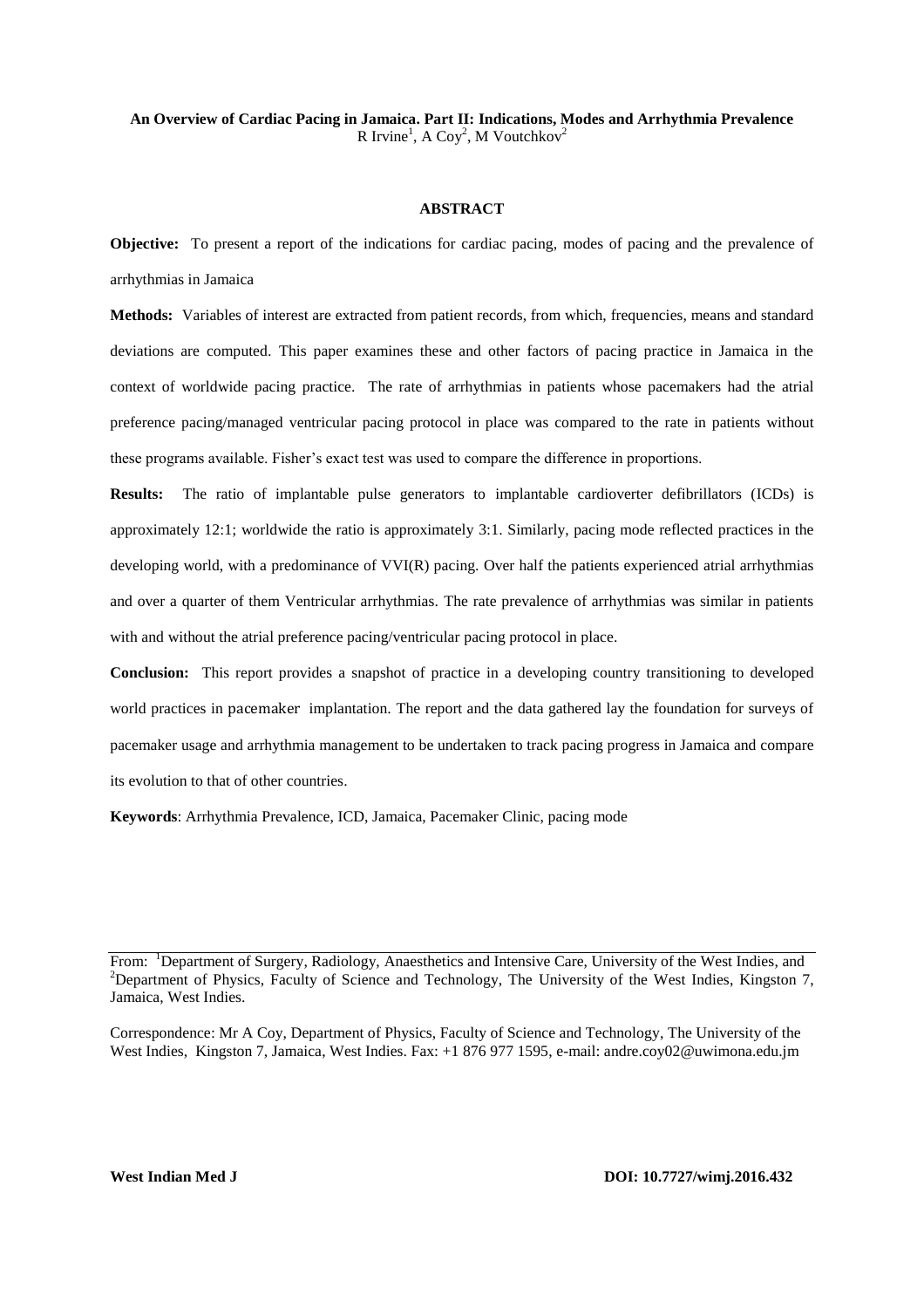# **INTRODUCTION**

The most recent world survey of cardiac pacing highlighted the dearth of information on pacing in the Caribbean; the only two countries from the region listed in the survey are Trinidad and Tobago and Puerto Rico (1). The reasons given for the lack of participation in the study include a lack of funding and a lack of physicians or professionals willing to undertake the survey. Such surveys however, are critical given the rapid ageing of populations within the region (2). As the populations continue to age there will be increased need to manage arrhythmias and heart failure using Cardiac Implantable Electronic Devices. In order to develop effective strategies it is important to understand regional variations of indication and prevalence as well as the nature of cardiac illnesses in the region.

The PANORAMA study identified the lack of detailed regional information outside of North America and Europe, where there are structures in place to collect these data (3). The study highlighted the fact that regional differences in testing and treatment of related conditions have an impact on the determination of patient outcomes.

This paper reports on indications for pacing, mode of pacing and the prevalence of arrhythmias in Jamaica. The results of the analysis are discussed in the context of the differences in pacing practice in developed and developing countries.

## **SUBJECTS AND METHODS**

For the sake of this study, all pacemaker clinic files of active patients were analysed. It included all patients from the inception of the clinic in 2001 until the time of data extraction, which was July to September 2012. Active patients were those who were registered with the clinic and not known to be deceased. The data extracted from the files included, age, gender, address, date of implant, date of last visit, diagnosis, type and make of device; mode of pacing, presence and type of atrial arrhythmias and presenc.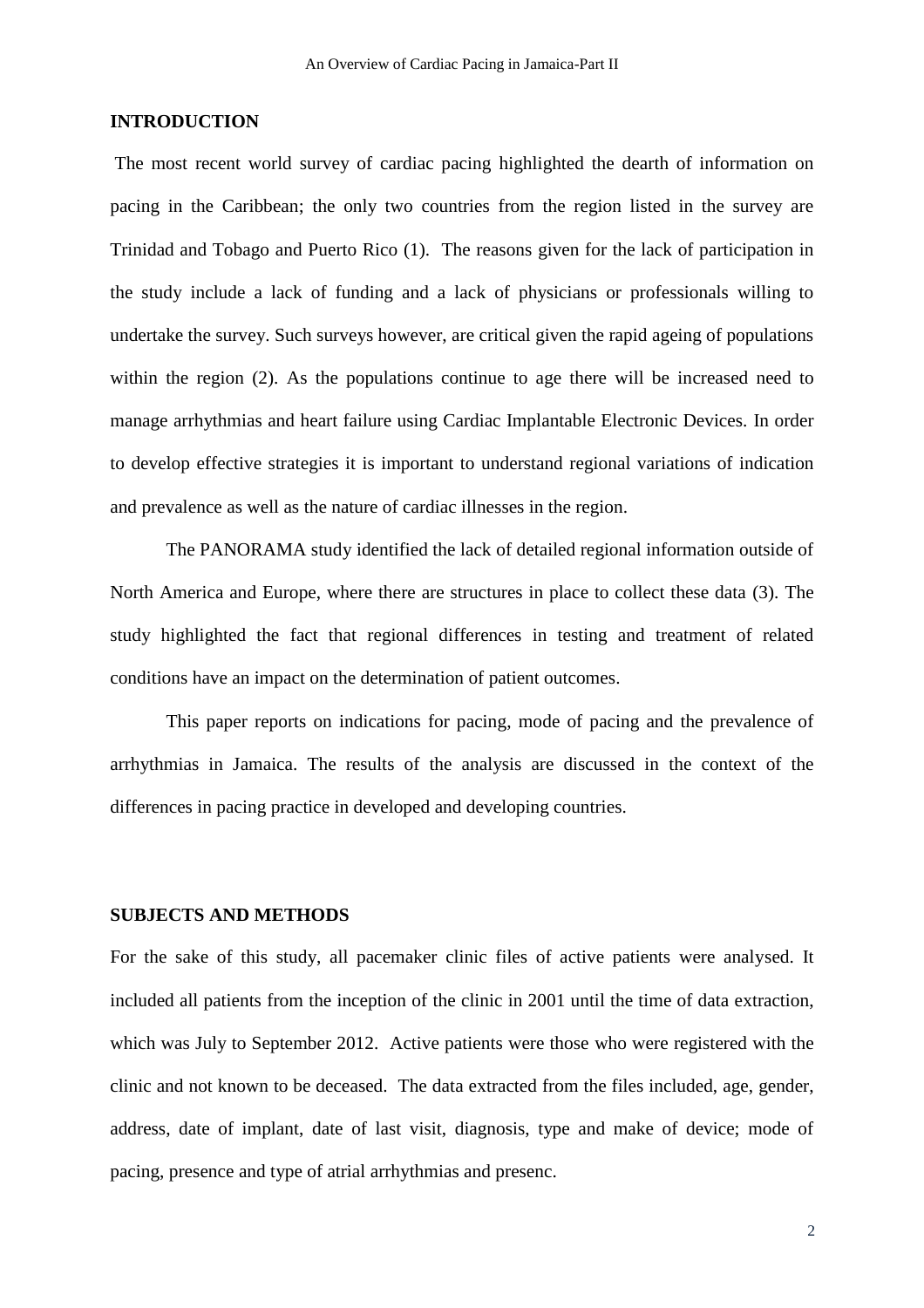e of ventricular arrhythmias, All data were analysed anonymously, after address data were extracted. The results of this analysis are presented below.

### **RESULTS**

At the time of this study there were 531 patients actively enrolled in the pacemaker clinic. Of this number, 382 patients had been seen within the previous 24 months of the date of data extraction. Many of the patients enrolled in the clinic had their devices implanted before the clinic began operations, and for some patients, data forms were incomplete. For each of the variables analysed, the number of records included will be stated.

# **Indications for Pacemaker Implantation**

The leading reason for pacemaker implantation was  $3<sup>rd</sup>$  degree Atrio-Ventricular heart block (Complete Heart Block) which accounted for 70.9% of the 379 patients for whom this information was available. Sick Sinus Syndrome was the second most common indication for pacing at 8.2%, followed by Sinus Bradycardia at 6.6% and Atrial Fibrillation at 5.3%. Together, supraventricular issues accounted for 23% of patients who were treated with a pacemaker. Atrio-Ventricular conduction abnormalities accounted for 76.2% of patients when those diagnosed with Atrial Fibrillation as the primary indication for pacing were included in this group. It is interesting to note that Congestive Heart Failure, Long QT syndrome and Arrhythmogenic Right Ventricular Dysplasia (ARVD) were listed as indications for Pacemaker as well as ICD implantation. (See Tables 1a and 1b)

### **Indications for ICD implantation**

Low ejection fraction was the most common reason for implantation among the 31 patients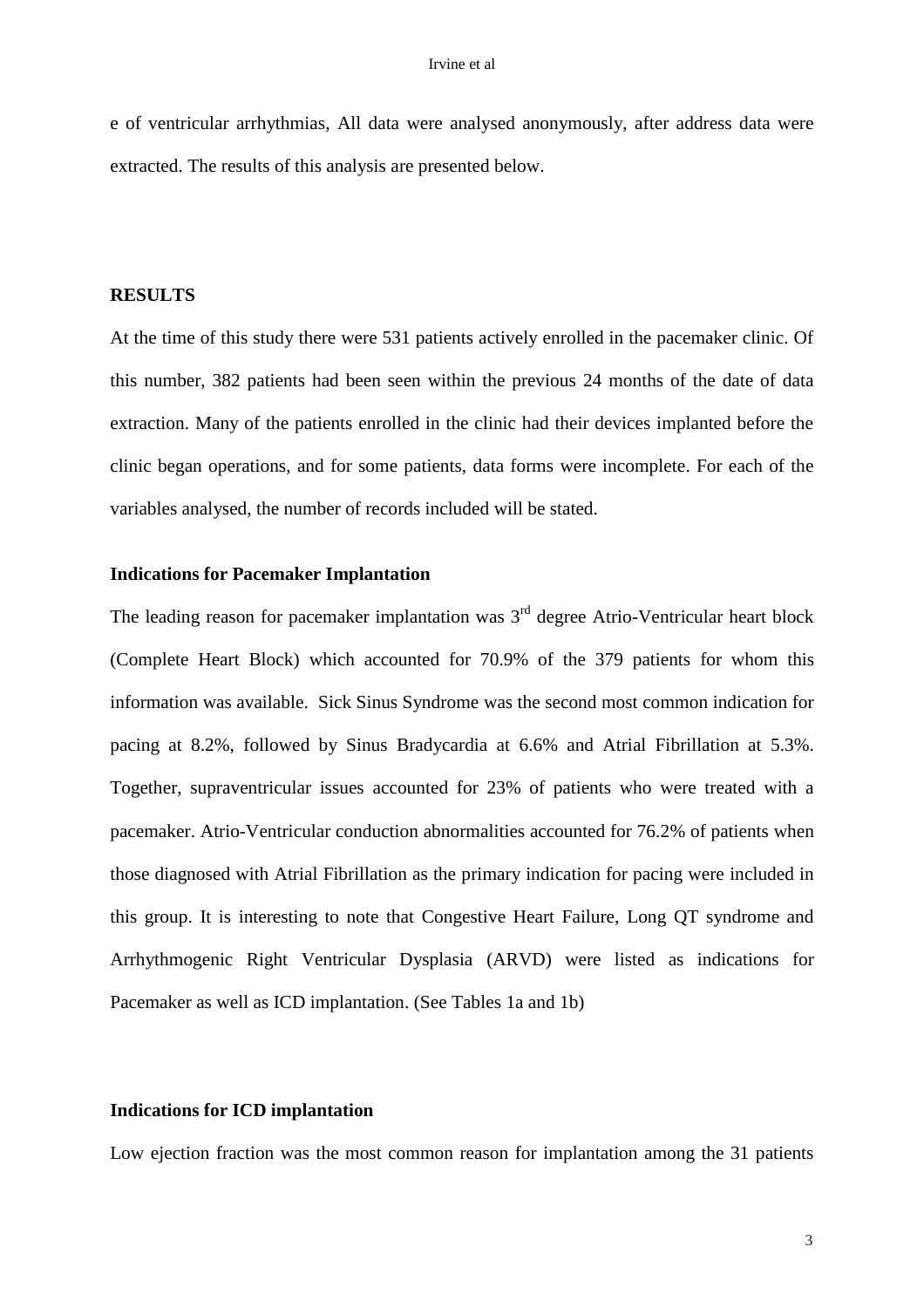with an ICD, accounting for 56.3 % of the patients with ICD's. Dilated Cardiomyopathy accounted for under half of these (25 % of patients with an ICD). Ischaemic Cardiomyopathy was listed as the cause in 6.3 % of patients with an ICD. Low ejection fraction, with no underlying cause stated, accounted for 25 % of patients with ICDs. None of these had recorded episodes of ventricular arrhythmias and so the implantation constitutes primary prevention. Recurrent VT/VF (Secondary Prevention) was the indication for ICD implantation in 21.9% of patients. Arrhythmogenic RV dysplasia, Heart Failure, Long QT syndrome and Hypertrophic Obstructive Cardiomyopathy were the other causes for ICD implantation but these accounted for only six patients (18.8% combined) – see Table 1b.

## **Mode of Pacing**

Table 2 shows the pacing data for 421 patients. The data from the majority of patients (56.1 %) showed they were paced in a dual chamber mode, while 41.3 % were ventricular paced. Only 2 patients (0.5 %) were paced in the atrium only and nine patients (2.1 %) received cardiac resynchronization therapy (CRT) and all of these were defibrillators. Of those patients paced in the dual chamber mode, the majority (79.7 %) had the rate responsive feature turned on. Of the ventricular paced patients however, the reverse was true; only 25.3 % of these were paced with the rate responsive feature. This however, was solely a function of the type of device; all patients who were paced in the ventricle only, and had this feature included in the pacemaker, had it turned on. The rest had single chamber pacemakers without this feature. Thirteen patients (3.1 %) were paced in the so called managed ventricular pacing (MVP) mode (AAI/DDD or AAIR/DDDR), a feature available on some of the more expensive, modern devices, which is claimed to reduce the incidence of the development of atrial fibrillation (5, 6).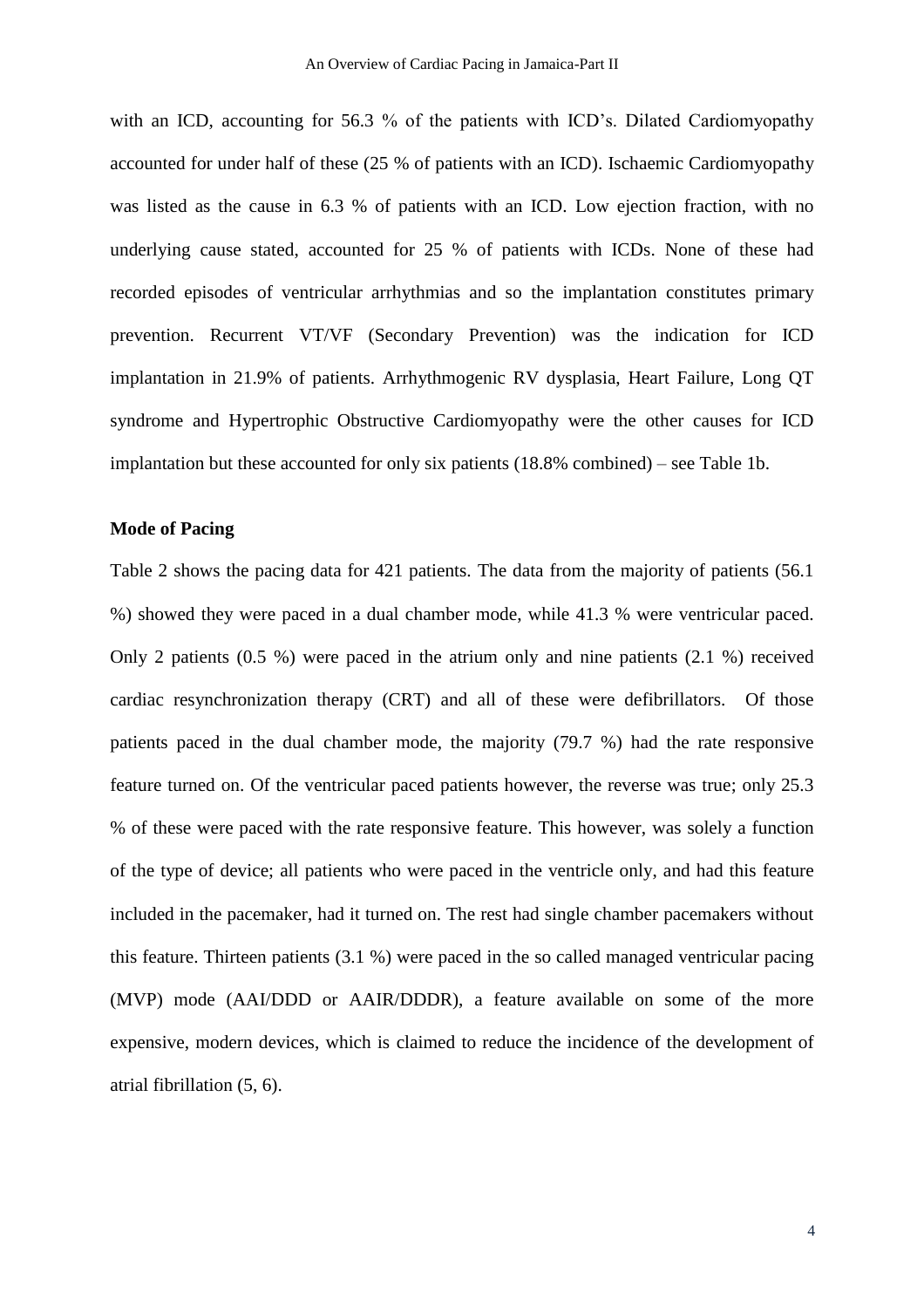### **Prevalence of Atrial Arrhythmias**

Two hundred and seventy seven (277) patients had data that could be analysed for atrial arrhythmias. The rest either had the relevant data missing or their pacemaker was not capable of recording or storing such data (i.e. patients with single chamber ventricular devices that were never in atrial fibrillation (AF) at any time of evaluation). Of the 277 patients, 114 or 41.2 % of patients had no atrial arrhythmias. 159 patients or 57.4 % experienced atrial arrhythmias – atrial tachycardia (AT) or  $AF -$  and 4 patients (1.4 %) experienced supraventricular tachycardia that was not AT or AF.

Thirteen patients had pacemakers with the atrial preference pacing/managed ventricular pacing protocol in place. The rate of arrhythmias in this group was compared to the rate in patients without these programs available. It was found that 61.5 % (8) of these patients experienced atrial fibrillation or atrial tachycardia while 30.8% (5 patients) experienced no atrial arrhythmias. The remaining 7.3 % (1 patient) experienced supraventricular tachycardia that was not AT or AF. Fisher's exact test was done with a 5 % level of significance, to determine if there was a difference in the proportions of both groups. The p value returned was 0.766, which is greater than the level of significance, 0.05. Thus, it can be concluded that the difference in proportions was not statistically significant and that patients, in this population, with the atrial preference pacing/managed ventricular pacing protocol in place did not derive any additional benefit. It is worth noting that this result cannot be generalized, given the small sample size.

## **Prevalence of Ventricular Arrhythmias**

Three hundred and twenty one patients had data regarding ventricular arrhythmias. The remainder of patients had devices that were incapable of the collection and storage of this data. Of the 321 patients, 29.3% (96 patients) experienced Ventricular arrhythmias. Of these,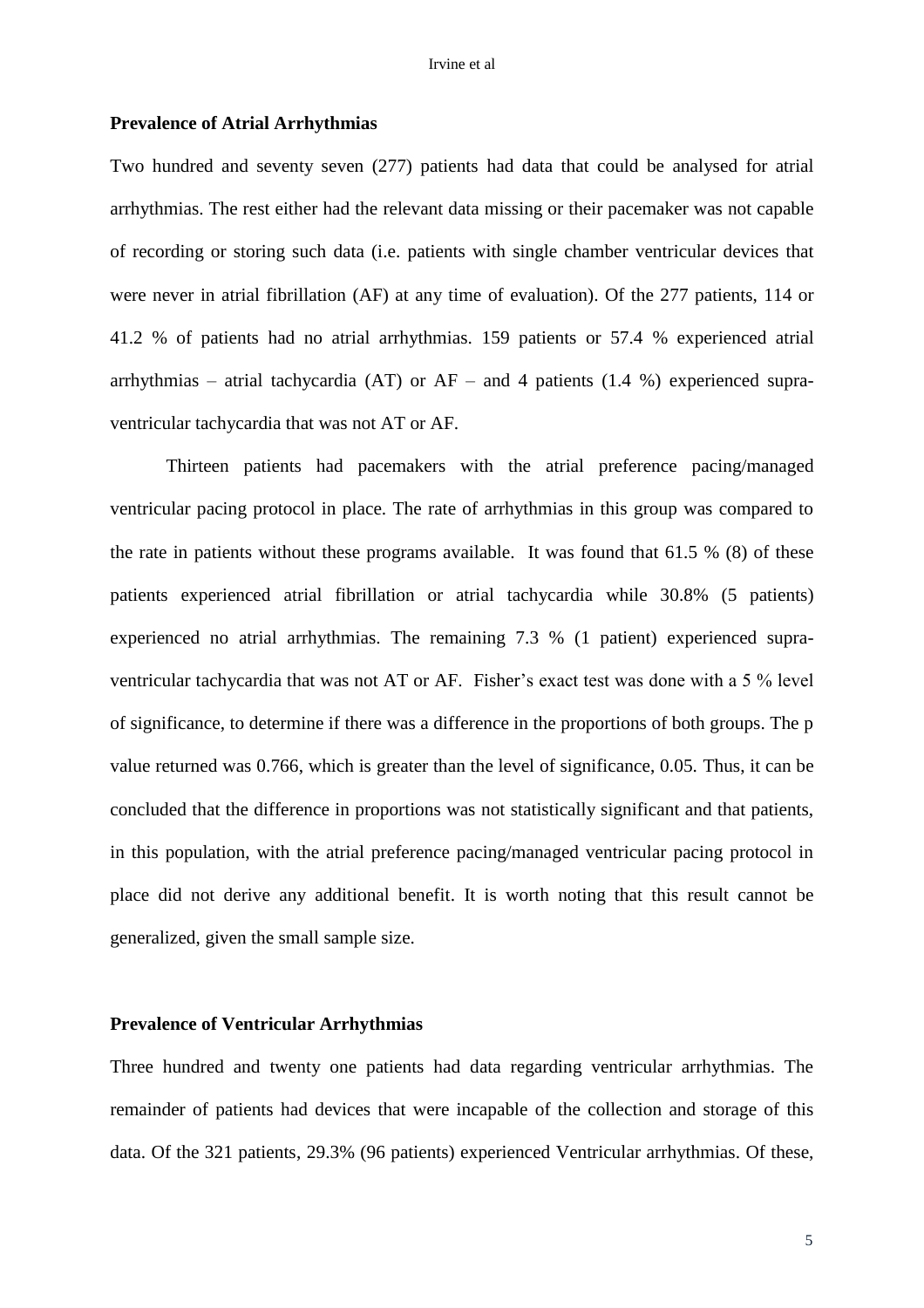the majority (87.2%) experiences non-sustained Ventricular Tachycardia while 12.7% had devices which recorded the onset of Ventricular Fibrillation (non-sustained or sustained and treated). Understandably, all but one of these was from patients with defibrillators.

# **DISCUSSION**

This study yielded some intriguing results and opens the door for further research into implantation numbers and compliance with the facilities of the public clinic. The data are likely to be representative of the population of pacemaker patients in Jamaica as the University Hospital was - and remains - the largest implantation facility on the Island at the time of the study with only minor contributions from private implanters. Additionally, the compliance rate of follow-up initially was almost 100%.

The ratio of implantable pulse generators to ICDs is approximately 12:1 while worldwide the ratio is closer to 3:1 (1). This 3:1 ratio is driven by developed countries, as the ratios for most developing countries are similar to that found in this report (1). This is suggesting an underutilisation of ICDs in Jamaica, which compares to other developing countries. The reasons are believed to be due to the relatively high cost of these devices as well as low referral rates by primary care physicians. The relatively small number of ICD implantation indicates that there may be a higher incidence of death which could be considered preventable in a developed world setting. It is reassuring to note however that the majority of ICD's were implanted as primary prevention strategy (MADIT II/SCD-HeFT) as opposed to secondary prevention (4). There were a surprisingly small number of patients who were listed as Ischaemic Cardiomyopathy. It is conceivable that some of these may have been grouped in the "Low Ejection Fraction – unspecified cause" group.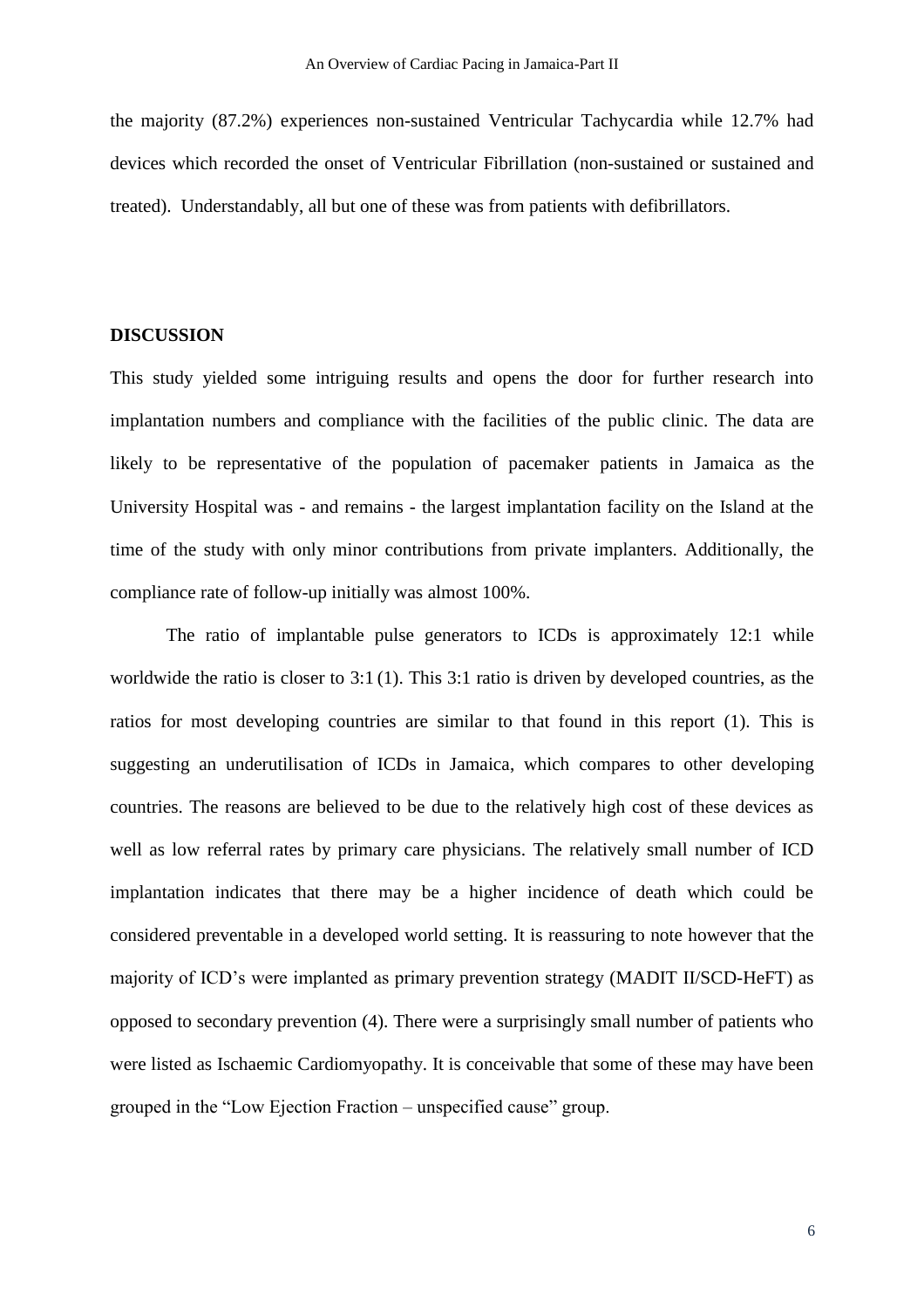#### Irvine et al

As is the case worldwide, severe atrioventricular block and sick sinus syndrome accounted for the majority of indications for pacemaker implantation. Pacing mode percentages however, are more like those of the rest of the developing world, where single chamber pacing still accounts for close to half the existing pacemakers. The large number of single chamber ventricular pacemakers remains a remnant of earlier implantation practice of providing these pacemakers as a low cost pacing solution. This practice has largely been abandoned in favour of dual chamber pacemaker implantation for the majority of patients. Single chamber atrial pacing (AAI) pacing was only used in 2 patients (0.5%) and these patients were implanted outside of Jamaica.

Almost 58% of patients experienced atrial arrhythmias that were recorded on their devices or routine clinic ECG. Unfortunately, the high incidence of VVI devices could not be blamed, as most of these devices were not capable of storing the data and so were not included in that data set. It is possible that it may have been due to the relatively large number of patients that were paced in the ventricle, as has been suggested in previous work (7, 8). However, the frequency of atrial arrhythmias was no different in those patients with newer AAI/DDD or AAIR/DDDR (Managed Ventricular Pacing or MVP) protocols. It was even more striking that the patients who had the MVP protocol turned on, who did not develop Atrial arrhythmias were the patients with Complete heart block (and hence a high incidence of ventricular pacing). Though multiple studies have shown or implied the value of minimal ventricular pacing in sinus node disease (7, 8); all patients with Sinus node disease or Cardiomyopathies experienced atrial arrhythmias despite having the MVP protocol turned on. It is likely that this phenomena observed in this study could be a function of the small sample size. This will need to be examined further as more of these pacemakers are implanted in Jamaica.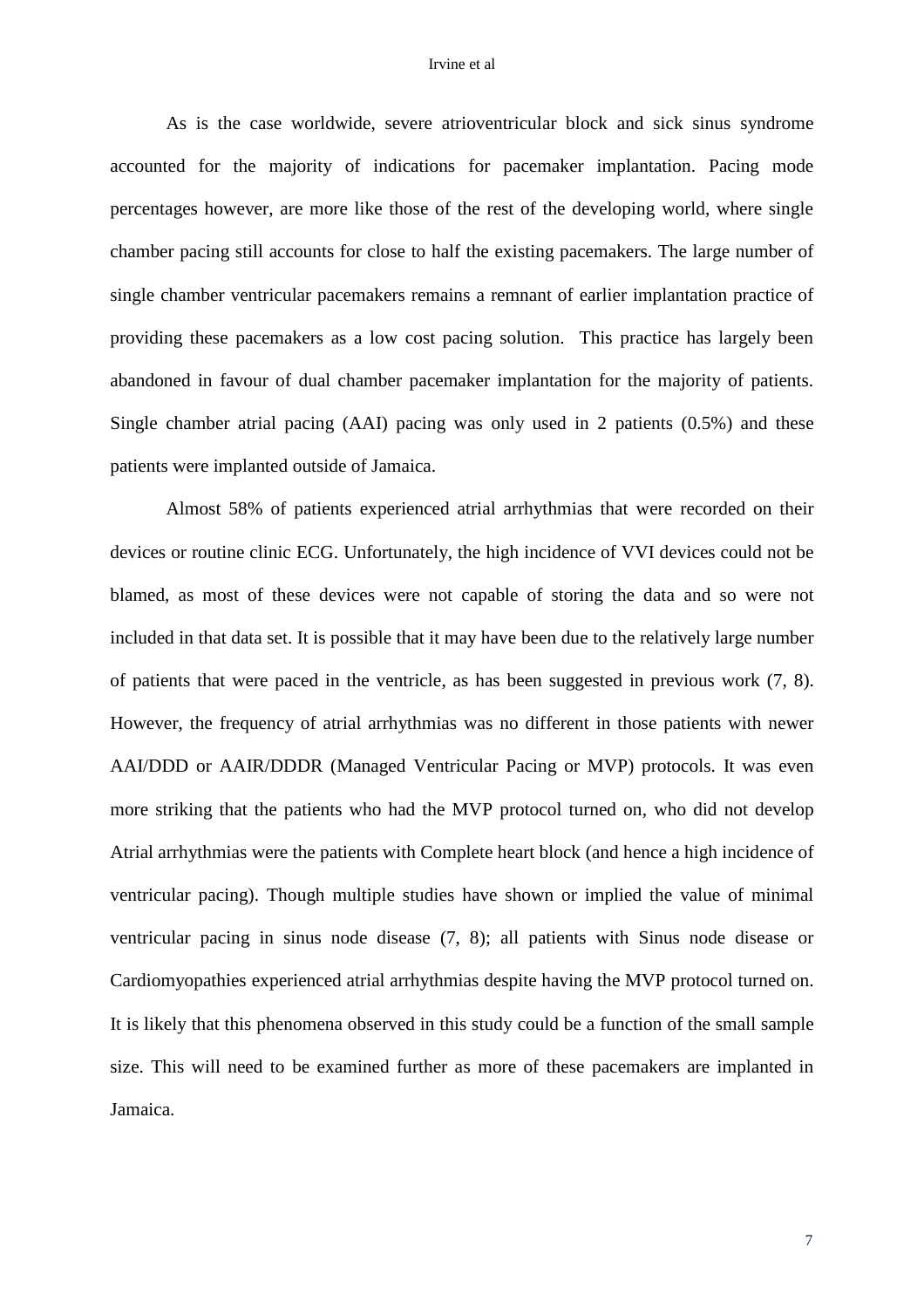# **CONCLUSION**

This paper has presented data on pacing practice from the Jamaican pacemaker clinic. The data covered indications for pacemaker and ICD implantation, pacing modes and the prevalence of arrhythmias. The results reveal that pacing practice in Jamaica largely mirrors that of the developing world, with cost being a significant determinant of device type and pacing mode choices. The analyses reveal a transition to developing world implantation practice, with the increased dominance of dual chamber device implantation. This paper highlights several aspects of pacing in Jamaica and lays the groundwork for further studies on pacing within this population. As pacing practice continues to develop and the population continues to age, this work will allow for comparisons to be made with procedures being carried out worldwide. More importantly, it will help in the decision making related to arrhythmia management within the country. It is hoped that this will serve as a template for other countries within the region that do not currently have a systematic survey of pacing.

# **ACKNOWLEDGEMENTS**

The authors would like to thank the staff of the pacemaker clinic: Dorothy Pinnock; Hyacinth Hayles; Georgia Daley and Keisha Henry for their support in data gathering. Thanks also go to Isaac Dialsingh for his advice on statistical testing.

# **AUTHORS' NOTE**

R Irvine and A Coy participated in data collection and analysis. All three authors wrote sections of the paper and participated in revisions.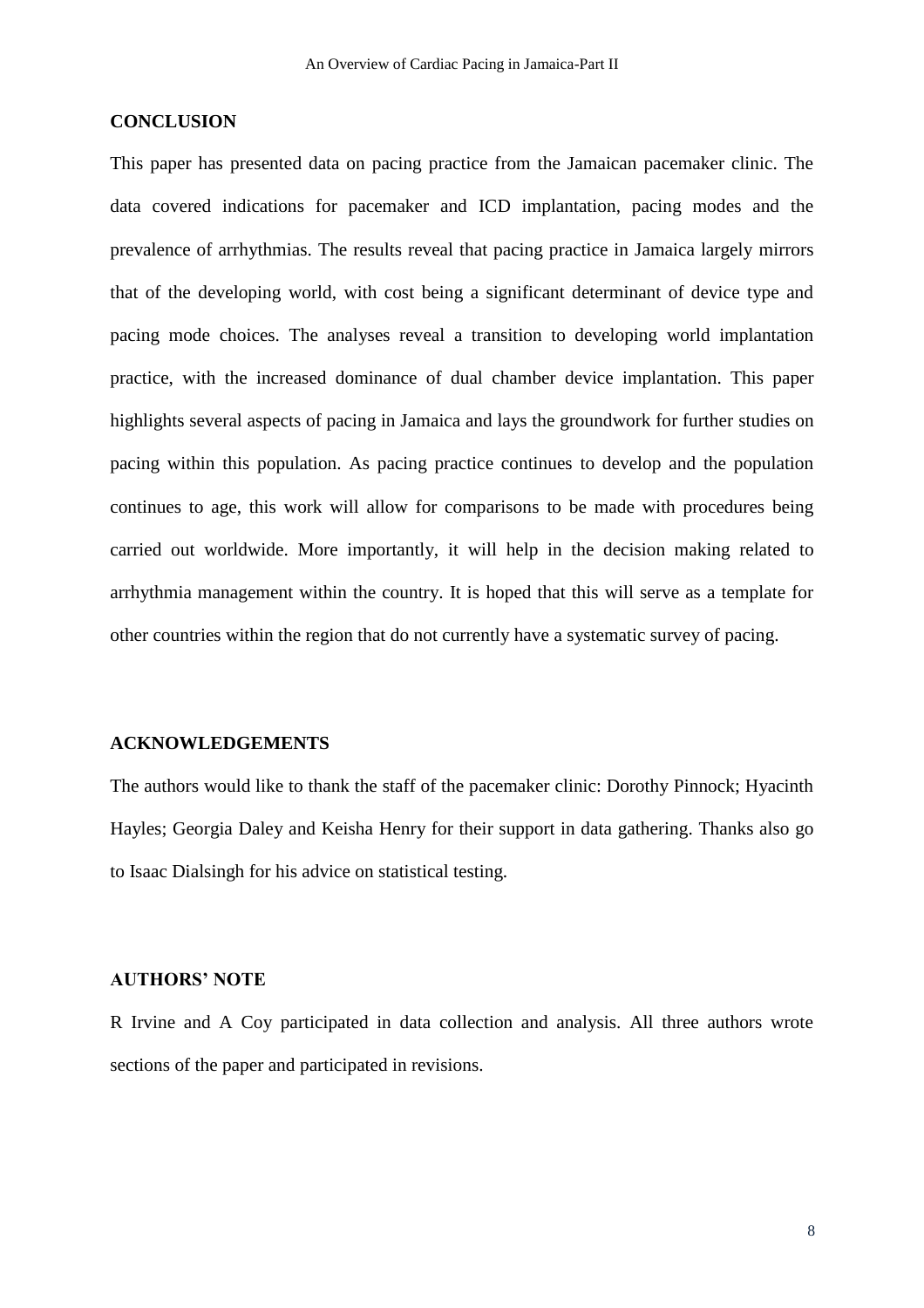### **REFERENCES**

- 1. Mond HG, Proclemer A. The 11th world survey of cardiac pacing and implantable cardioverter-defibrillators: calendar year 2009--a World Society of Arrhythmia's project. Pacing Clinical Electrophysiology. 2011; **34**: 1013–27.
- 2. Kinsella K, Phillip D. Global Ageing: The Challenges of Success. Population Bulletin 2005; **60:** 1–44.
- 3. Al Kandari F, Erglis A, Sweidan R, Dannheimer I, Sepsi M, Bénézet J. Regional Variations in Baseline Characteristics of Cardiac Rhythm Device Recipients: The PANORAMA Observational Cohort Study. IJC Heart & Vessels, 2014; **4:** 90–6.
- 4. Santini M, Lavalle C, Ricci RP. Primary and Secondary Prevention of Sudden Cardiac Death: Who Should Get an ICD. Heart. 2007; **93:** 1478–83.
- 5. Russo V, Nigro G, Rago A, Papa AA, Proietti R, Della CN et al. Atrial fibrillation burden in Myotonic Dystrophytype 1 patients implanted with dual chamber pacemaker: the efficacy of the overdrive atrial algorithm at 2 year follow-up. Acta Myol. 2013; **32:** 142–7.
- 6. Russo V, Nigro G, Di Meo FE, Papa AA, Della Cioppa N, Proietti R et al. The effect of atrial preference pacing on atrial fibrillation electrophysiological substrate in Myotonic Dystrophy type 1 population. Acta Myol. 2014; **33:** 127.
- 7. Sweeny MO, Bank AJ, Nsah E, Koullick M, Zeng QC, Hettrick D et al. Minimizing Ventricular Pacing to Reduce Atrial Fibrillation in Sinus Node Disease. N Engl J Med. 2007; **357:** 1000–8.
- 8. Gillis AM, Purerfellner H, Israel CW, Sunthorn H, Kacet S, Anelli-Monti M et al. Reducing Unnecessary Right Ventricular Pacing with Managed Ventricular Pacing Mode in Patients with Sinus Node Disease and AV block indications. Pacing Clinical Electrophysiology. 2006; **29:** 697–705.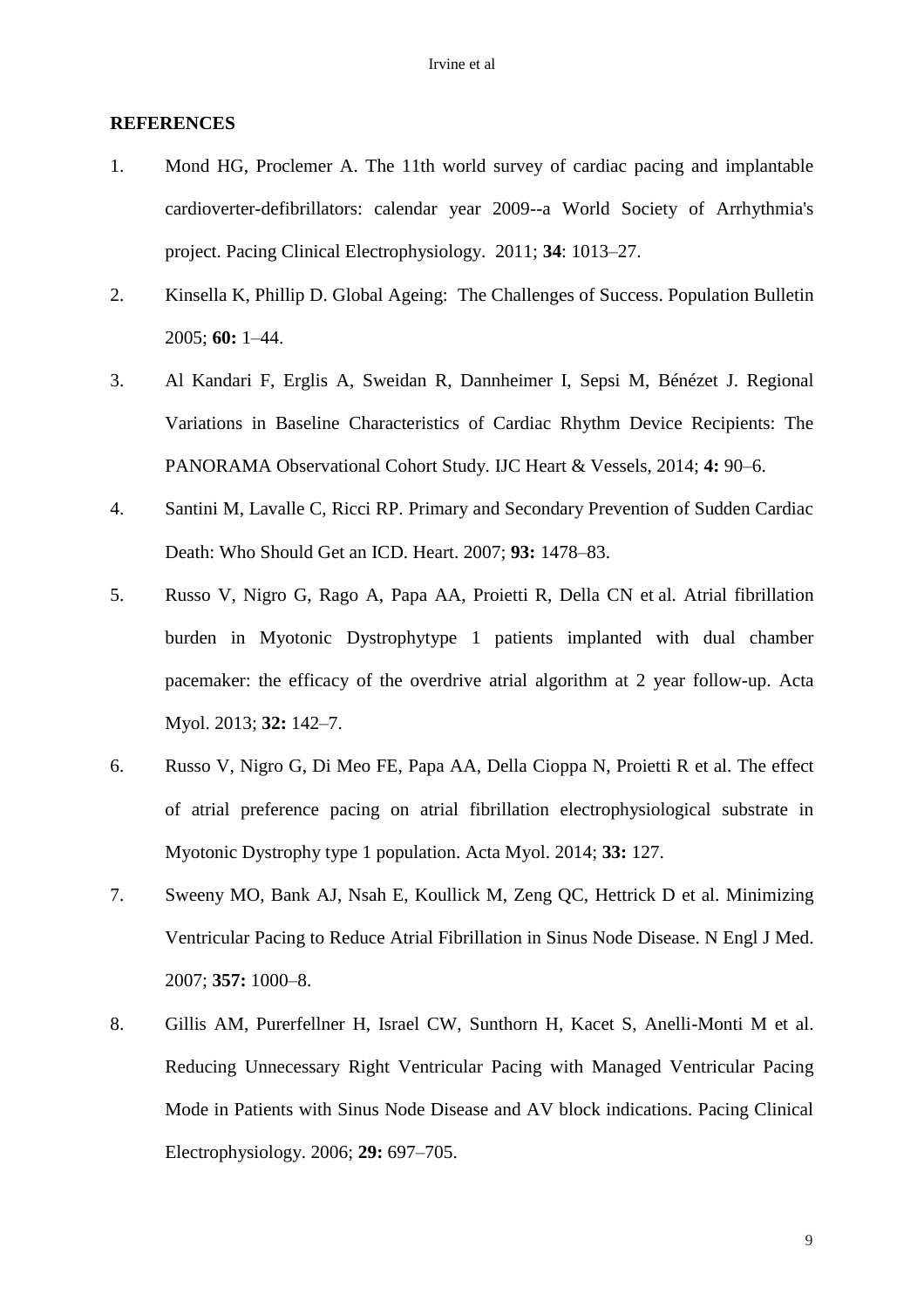Table 1a: Indications for pacemaker implantation - A list of the indications for pacemaker implantation and the number of patients affected by each condition

| <b>Indication</b>                          | <b>Number affected</b> | % affected |
|--------------------------------------------|------------------------|------------|
| <b>Acquired Complete Heart Block</b>       | 261                    | 68.9       |
| <b>Congenital Complete Heart Block</b>     | 4                      | 1.1        |
| <b>Atrial Fibrillation</b>                 | 20                     | 5.3        |
| Complete Heart Block - Post Surgery        | $\overline{4}$         | 1.1        |
| <b>First Degree Heart Block</b>            | $\overline{4}$         | 1.1        |
| <b>Second Degree Heart Block</b>           | 12                     | 3.2        |
| Sick Sinus Syndrome                        | 31                     | 8.2        |
| Sinus Bradycardia                          | 25                     | 6.6        |
| <b>Sinus Arrest</b>                        | 11                     | 2.9        |
| Syncope                                    | $\mathbf{1}$           | 0.3        |
| Long QT Syndrome                           | $\mathbf{1}$           | 0.3        |
| Palpitation                                | $\overline{2}$         | 0.5        |
| Arrhythmogenic Right Ventricular Dysplasia | $\mathbf{1}$           | 0.3        |
| <b>Congestive Heart Failure</b>            | $\overline{2}$         | 0.5        |
|                                            |                        |            |